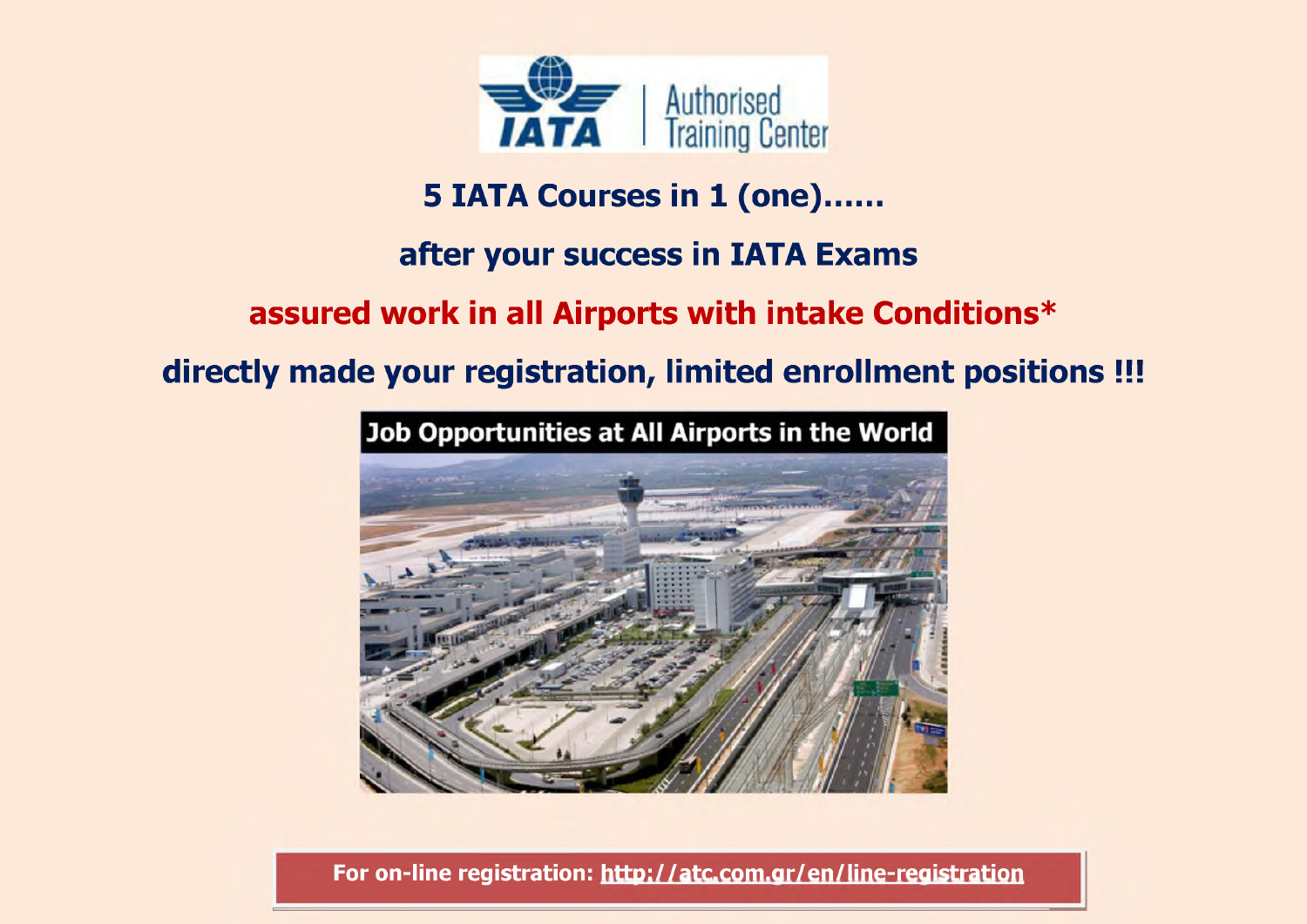

# **Passenger Ground Services with Amadeus Altéa DCS eLearning Course**

# **Assured work in all Airports with intake Conditions\***

Learn what it takes to work at one of the airline industry's most visible airport positions and obtain the skills you need to provide assistance and related passenger services at the check-in, gate and concourse of your airport.

The course is designed to complement the training requirements outlined in the IATA Airport Handling Manual (AHM), the IATA Safety Audit for Ground Operations (ISAGO) and the IATA Passenger Services Conference Resolutions Manual (PSCRM).

## **aM3DEUS**

#### **Included with this course: Amadeus Altéa Departure Control - Customer Management (Altea DC-CM) e-Learning.**

Upon completion of the Passenger Ground Services course you will be granted free access to an e-Learning course on the Departure Control System (DCS), Amadeus Altea. This e-Learning includes lessons on the acceptance of passengers and baggage, seating, boarding and handling disruptions. It can be completed at your convenience and leads to an electronic certificate of completion.

#### **What you will learn**

- $\triangleright$  Understand how airlines and airports operate in relation to the provision of passenger services
- > Learn about passenger and baggage check-in & boarding procedures, including passengers with special needs
- $\triangleright$  Interpret the respective regulatory requirements related to passenger and baggage transport
- > Understand how computer reservations and departure control systems operate
- > Ensure safe and secure passenger & baggage transport
- $\triangleright$  Provide superior customer service in a demanding customer facing environment
- $\triangleright$  Learn about the latest technological innovations in passenger services
- $\triangleright$  Add value to existing and future employers looking to hire and retain knowledgeable and high performing personnel

## **Key topics**

#### **Passenger Ground Services course content:**

- $\triangleright$  Introduction to airport & airline operations
- > Computer Reservations (CRS) and Departure Control Systems (DCS) functions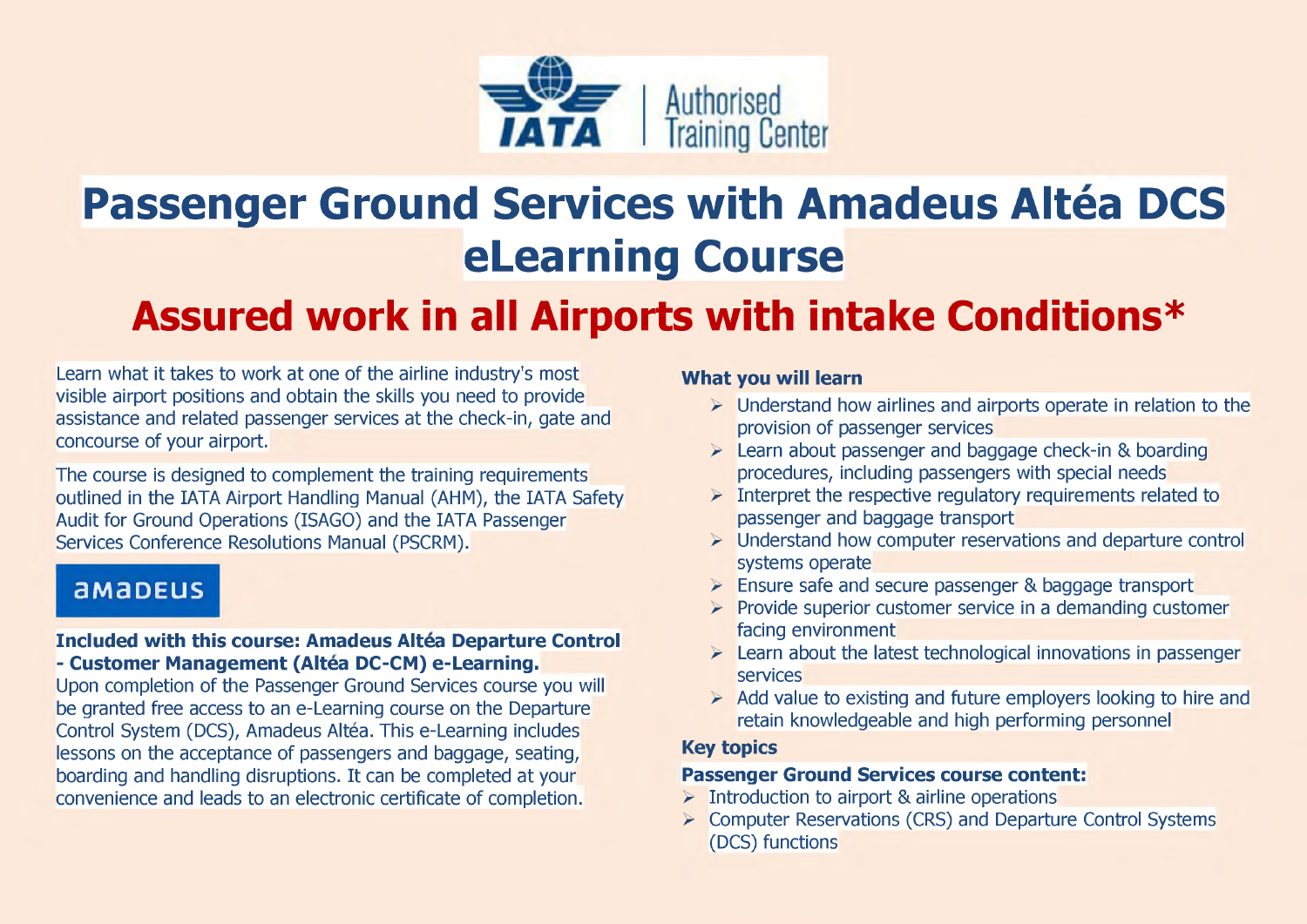- > Passenger & Baggage check-in procedures (airport & off-site)
- > Conditions of passenger & baggage carriage, boarding procedures and flight close-out messaging
- **>** Dangerous Goods regulations awareness for passenger service agents
- $\triangleright$  Managing passenger interactions
- $\triangleright$  Aviation security procedures for passenger & baggage transport
- $\triangleright$  Enhanced passenger facilitation, latest innovations and career opportunities

#### **Table of Contents**

http://www.iata.org/training/courses/Documents/pax-gr-servicestoc.pdf

**Amadeus Altea DC-CM e-Learning content:**

- **> Check-in Agent collection:**
- **> Accept a customer and handle a baggage drop**
- **> Handle group and frequent traveller acceptance, baggage connections and seating**
- **> Create bookings, and handle crew, rush and cabin baggage as well as seating and disruptions**
- **> Gate Agent collection**
- **> Board a passenger**
- **> Accept, board and re-grade a customer**
- **> Supervisor collection**
- **> Complete all check-in agent and gate agent responsibilities**
- **> Explain the system architecture of the Amadeus Altea Suite including Departure Control - Customer Management**

**Amadeus e-Learninq technical requirements** http://www.iata.org/training/courses/Documents/amadeus-altea.pdf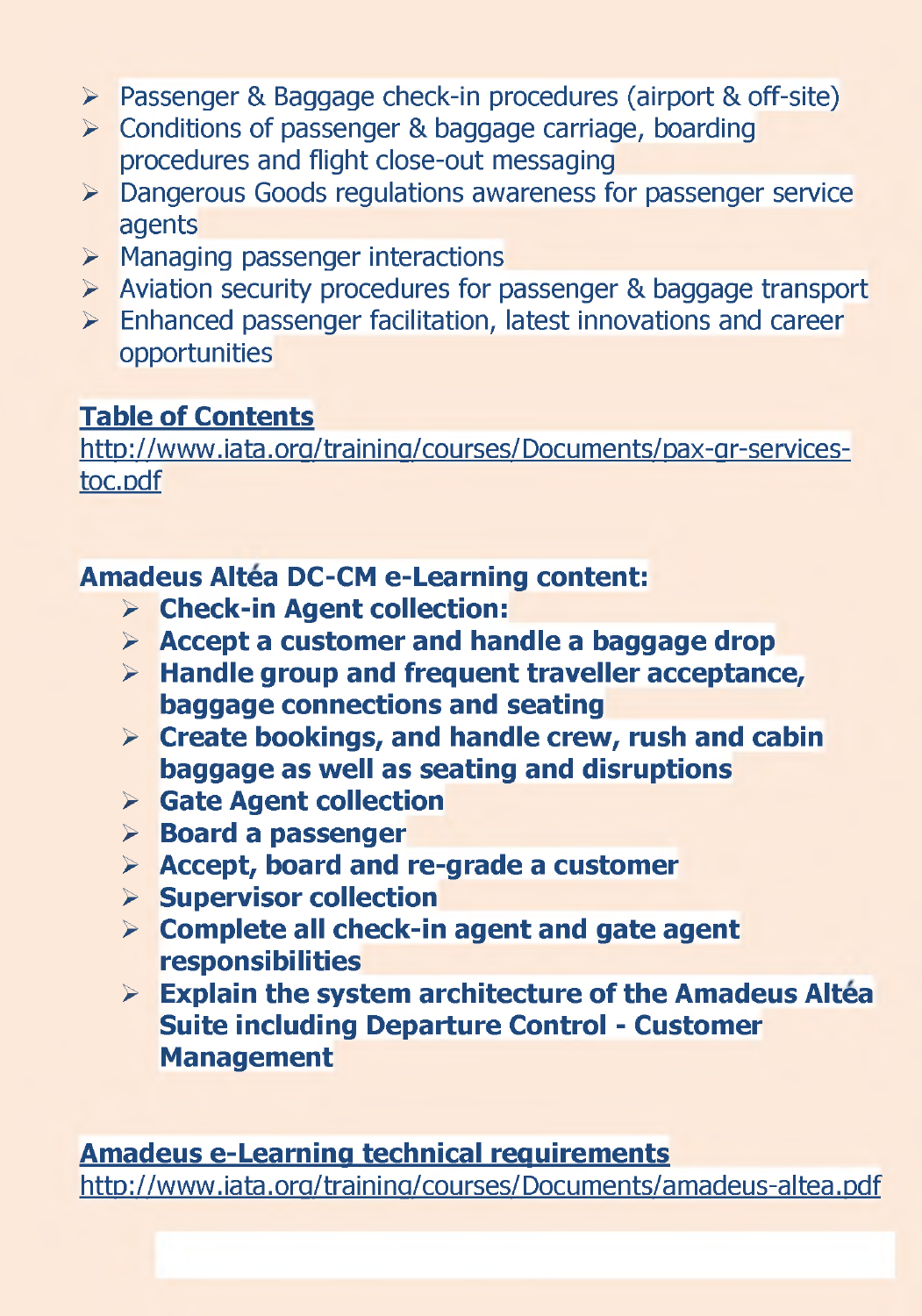## **Who should attend**

- **> Airline passenger service staff**
- **> Ground Handling Agents' passenger services staff**
- **> Airport operators' staff providing passenger services**
- **> Civil Aviation Authorities' staff providing passenger services**
- **> Anyone wishing to start a career as a Passenger Service Agent**

### **Certificate awarded**

An IATA Certificate is awarded upon successful completion of the course and final examination.

An Amadeus certificate is awarded upon obtaining a grade of 80% on all assessments within the e-Learning.

### **Additional information**

#### **Amadeus Altea DC-CM e-Learning technical requirements:** Hardware:

- $\triangleright$  Minimum 1024 x 768 screen resolution
- $\triangleright$  Internet connection (broadband recommended)
- $\triangleright$  Sound card recommended for some courses
- $\triangleright$  I nput devices: mouse and keyboard
- > Software:
- > Microsoft Internet Explorer 6 or later
- > Adobe Flash Player 9 or later
- > Windows XP, Vista or 7
- $\blacktriangleright$  Java Runtime 1.6.0 30 or above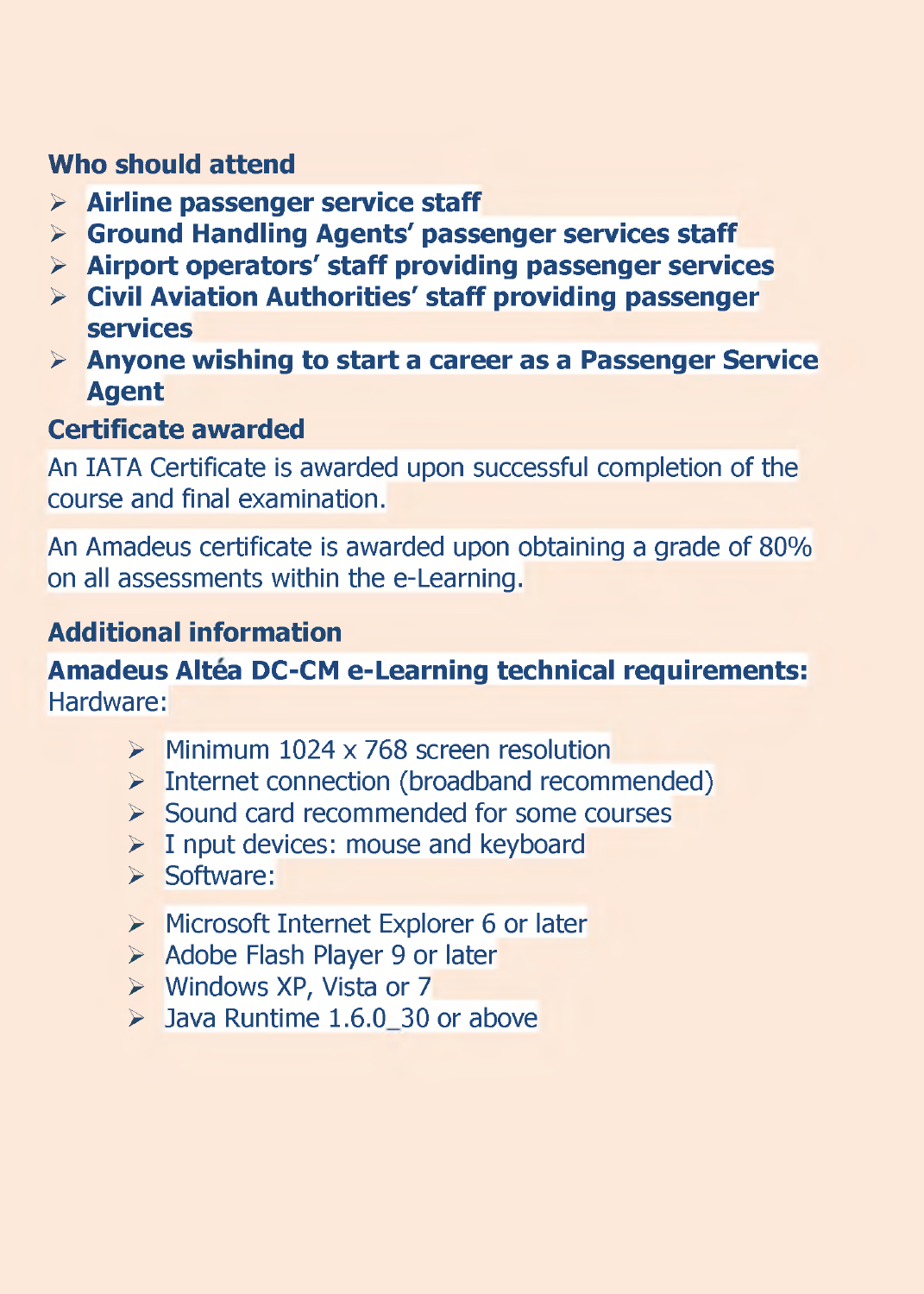# **> Basic Airside Safety (eLearning)**

An interactive, flexible and cost-effective way of learning about implementing best practices in airside safety.

#### **What you will learn**

The purpose of this course is to:

- $\triangleright$  Train new staff involved in ground operations
- $\triangleright$  Refresh the skills of your current staff
- $\triangleright$  Help your company save on airside safety training costs
- $\triangleright$  Reduce the risk of accidents and ramp damages

#### **Key topics**

- $\triangleright$  The airport environment (the airport, communication, hand signals, aircraft ground support equipment)
- > Security and Safety (Security, Aircraft Danger Zones, Health and Safety, Severe Weather Conditions, Traffic Rules At The Ramp, Accident and Incident Reporting)
- $\triangleright$  Fire and first aid (fire prevention, fire protection and fire action, first aid)

#### **Who should attend**

This course is recommended for:

 $\triangleright$  All personnel involved in aircraft services or ramp operations

#### **> Certificate awarded for Basic Airside Safety**

All candidates will be given three attempts to successfully complete the exam at the end of the course. To successfully pass the exam, the student must achieve a grade of 80% or higher.

#### **> Certificate awarded for DGR**

All candidates will be given three attempts to successfully complete the exam at the end of the course. To successfully pass the exam, the student must achieve a grade of 80% or higher.

Upon successful completion of the exam, the student will be provided with a DGR Awareness e-Certificate that can be printed.

The Certificate is valid for 24 months due ICAO resolutions.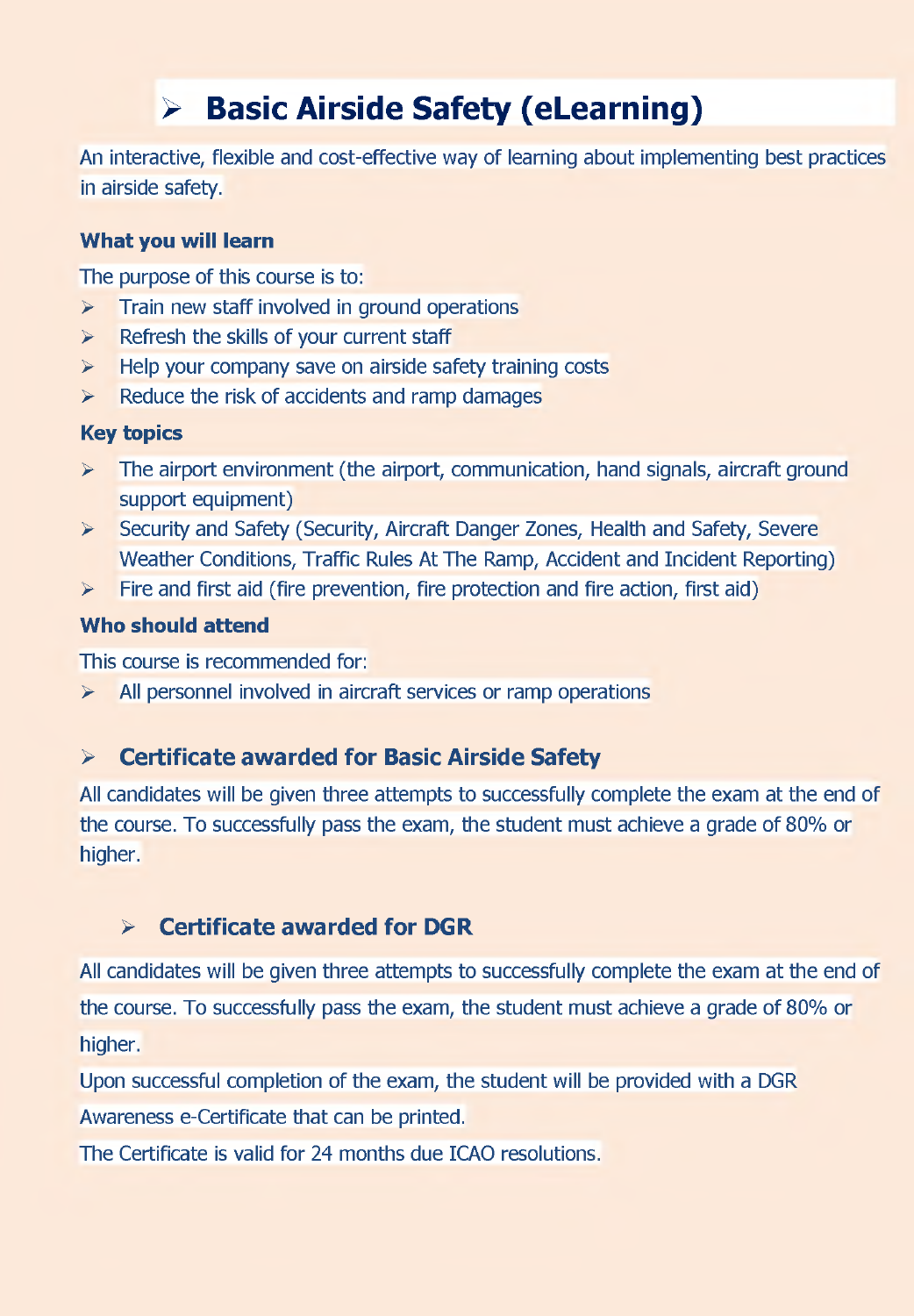## **> ΙΑΤΑ 2 courses - Dangerous Goods Regulations (DGR) - Category 5 & 8 - 9,11 & 12 (eLearning)**

Upon completion of this course you will have the skills to:

- $\triangleright$  Identify and classify dangerous goods
- $\triangleright$  Recognize dangerous goods labels and package specification markings
- $\triangleright$  Understand provisions for dangerous goods in the baggage of passengers and crew
- $\triangleright$  Follow basic dangerous goods emergency response procedures

#### **Key topics**

- > Applicability
- > Limitations
- $\triangleright$  Classification Classes and Divisions
- > Packing
- **>** Marking and Labelling
- **>** Storage and Loading
- **>** Provision of Information
- **>** Dangerous Goods Emergency Response

#### **Who should attend**

This course is recommended for:

- $\triangleright$  Freight forwarder staff involved in the handling, storage and loading of cargo, mail or stores
- $\triangleright$  Operator and ground handling agent staff involved in the handling, storage and loading of cargo, mail or stores
- $\triangleright$  Airline and cargo training specialists
- $\triangleright$  Operations managers and frontline supervisors
- $\triangleright$  Cabin Crew Members and in-flight operations managers
- > Passenger handling personnel
- > Security screening personnel
- $\triangleright$  Airline training specialist